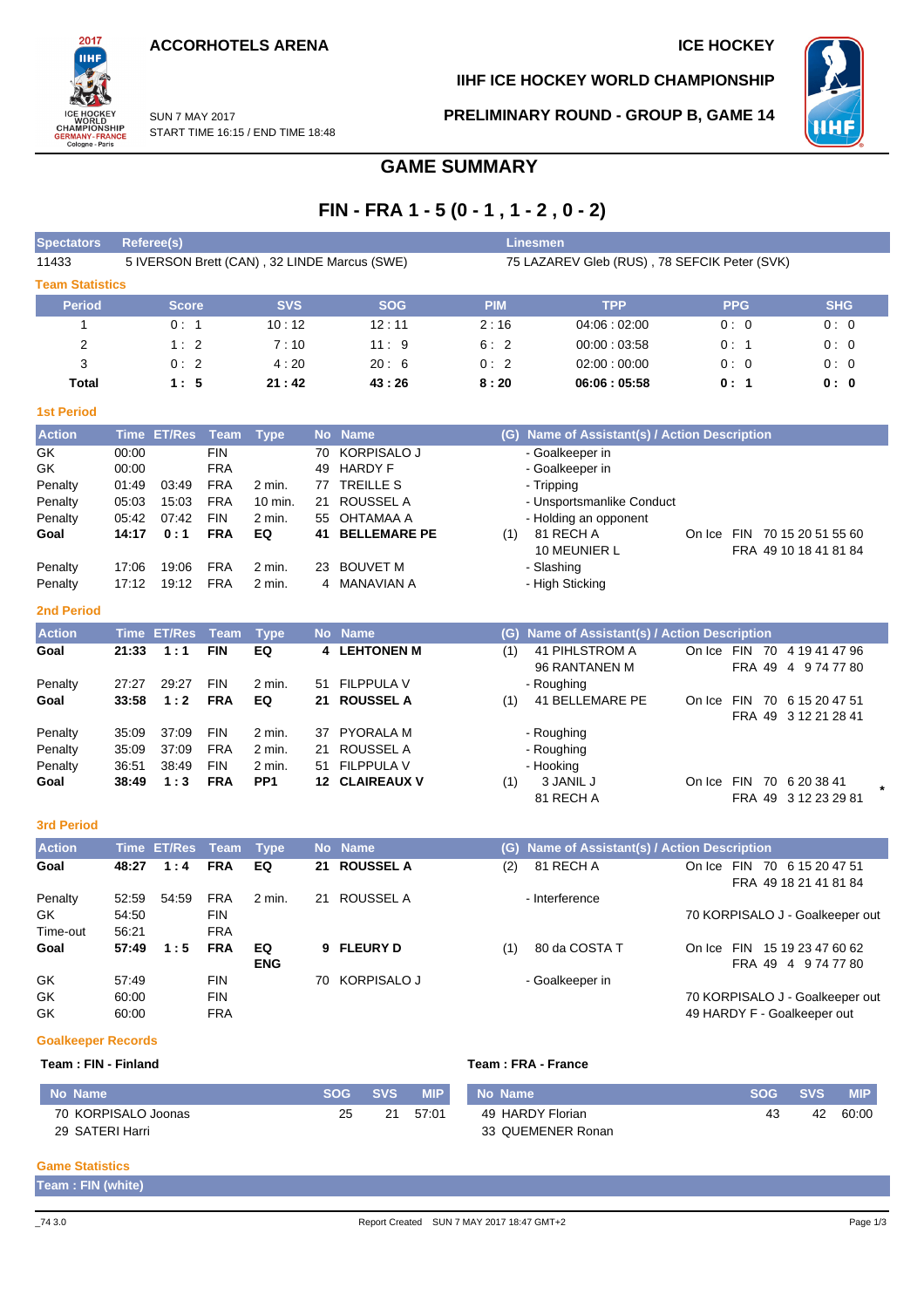### **ACCORHOTELS ARENA ICE HOCKEY**



SUN 7 MAY 2017 START TIME 16:15 / END TIME 18:48

# **IIHF ICE HOCKEY WORLD CHAMPIONSHIP**



**PRELIMINARY ROUND - GROUP B, GAME 14**

|             | <b>Head Coach: MARJAMAKI Lauri</b> |    |              |             |          |                |          |                   |            |          |                | <b>Shots on Goal</b> |                |          |                |                      |           | Time on Ice |                    |    |      |
|-------------|------------------------------------|----|--------------|-------------|----------|----------------|----------|-------------------|------------|----------|----------------|----------------------|----------------|----------|----------------|----------------------|-----------|-------------|--------------------|----|------|
| No Pos Name |                                    | G. | $\mathbf{A}$ | P.          |          |                |          | PIM FO+ FO- FO+/- | FO%        |          | $\overline{2}$ |                      | 3 OT TS        | $+/-$    |                | $\overline{2}$       | 3         | <b>OT</b>   | <b>TOT SHF AVG</b> |    |      |
| 15 F        | <b>AALTONEN Miro</b>               | 0  | 0            | $\Omega$    | $\Omega$ | 0              | $\Omega$ | 0                 | 0.00       |          | 2              | 0                    | 3              | $-4$     | 5:29           |                      | 4:14 3:02 |             | 12:45              | 20 | 0:38 |
| 20 F        | AHO Sebastian                      | 0  | 0            | 0           | 0        | 2              | 0        | $\overline{2}$    | 100.00     | 0        | 0              | 0                    | 0              | -3       |                | 6:51 6:16 5:40       |           |             | 18:47              | 25 | 0:45 |
| 51 F        | FILPPULA Valtteri +C               | 0  | 0            | 0           | 4        | 6              | 12       | -6                | 33.33      | 2        | 0              | 0                    | 2              | $-3$     |                | 7:05 5:55 6:39       |           |             | 19:39              | 27 | 0:43 |
| 55 D        | OHTAMAA Atte +A                    | 0  | 0            | 0           | 2        | 0              | $\Omega$ | 0                 | 0.00       | 0        | 0              | 0                    | 0              | -1       |                | 4:00 7:13 4:58       |           |             | 16:11              | 29 | 0:33 |
| 60 D        | <b>HONKA Julius</b>                | 0  | $\Omega$     | $\Omega$    | $\Omega$ | $\Omega$       | 0        | 0                 | 0.00       |          | 2              |                      | 4              | -2       |                | 5:37 6:56 7:05       |           |             | 19:38              | 32 | 0:36 |
| 6 D         | JAAKOLA Topi +A                    | 0  | 0            | 0           | 0        | 0              | 0        | 0                 | 0.00       | 0        |                |                      | $\overline{2}$ | $-2$     |                | 6:04 5:56 3:57       |           |             | 15:57              | 28 | 0:34 |
| 19 F        | <b>SAVINAINEN Veli-Matti</b>       | 0  | 0            | 0           | 0        | 2              | 3        | $-1$              | 40.00      | 2        | 0              |                      | 3              | $\Omega$ |                | 5:17 5:03 6:43       |           |             | 17:03              | 25 | 0:40 |
| 41 F        | <b>PIHLSTROM Antti</b>             | 0  |              |             | $\Omega$ | 9              | 6        | 3                 | 60.00      | 0        | 0              | 2                    |                | $+1$     |                | 3:52 5:02 5:00       |           |             | 13:54              | 26 | 0:32 |
| 47 D        | <b>LAJUNEN Ville</b>               | 0  | 0            | 0           | 0        | 0              | 0        | 0                 | 0.00       | 1        | 0              | 0                    | 1              | $-2$     | 7:18 5:40 5:36 |                      |           |             | 18:34              | 31 | 0:35 |
| 96 F        | <b>RANTANEN Mikko</b>              | 0  |              |             | 0        | $\overline{2}$ | 0        |                   | 2 100.00   | 0        | 0              |                      |                | $+1$     |                | 5:21 5:06 7:54       |           |             | 18:21              | 25 | 0:44 |
| 4 D         | LEHTONEN Mikko (BP)                |    | 0            |             | 0        | 0              | 0        | 0                 | 0.00       | 0        | 3              | 2                    | 5              | $+1$     |                | 6:12 6:30 6:43       |           |             | 19:25              | 27 | 0:43 |
| 23 F        | <b>KEMPPAINEN Joonas</b>           | 0  | 0            | 0           | 0        | 6              | 12       | -6                | 33.33      | 1        | 0              |                      | 2              | -1       |                | 4:57 5:33 4:55       |           |             | 15:25              | 27 | 0:34 |
| 37 F        | <b>PYORALA Mika</b>                | 0  | 0            | 0           | 2        | 0              | 0        | 0                 | 0.00       |          |                | 2                    | 4              | $\Omega$ |                | 5:21 4:14 5:51       |           |             | 15:26              | 25 | 0:37 |
| 38 D        | <b>HIETANEN Juuso</b>              | 0  | 0            | 0           | 0        | 0              | 0        | 0                 | 0.00       |          | 2              | 2                    | 5              | 0        |                | 6:37 6:20 9:17       |           |             | 22:14              | 38 | 0:35 |
| 50 F        | <b>AALTONEN Juhamatti</b>          | 0  | 0            | $\Omega$    | $\Omega$ | 0              | 0        | 0                 | 0.00       | 0        | 0              | 0                    | 0              | O.       |                | 5:00 3:58 0:00       |           |             | 8:58               | 12 | 0:44 |
| 24 F        | <b>LAJUNEN Jani</b>                | 0  | 0            | 0           | 0        | 4              | 2        | 2                 | 66.67      | 0        | 0              | 2                    | 2              | $\Omega$ |                | 3:45 2:03 3:09       |           |             | 8:57               | 15 | 0:35 |
| 33 F        | <b>HANNIKAINEN Markus</b>          | 0  | 0            | 0           | 0        | 0              | 0        | 0                 | 0.00       | 1        | 0              |                      | 2              | 0        |                | 3:35 1:46 3:33       |           |             | 8:54               | 15 | 0:35 |
| 39 F        | <b>PULJUJARVI Jesse</b>            | 0  | 0            | $\Omega$    | $\Omega$ | 0              | 0        | 0                 | 0.00       | 0        | 0              | 2                    | 2              |          |                | $0:00$ $0:00$ $5:38$ |           |             | 5:38               | 6  | 0:56 |
| 62 F        | <b>OSALA Oskar</b>                 | 0  | 0            | $\mathbf 0$ | 0        | $\overline{2}$ | 0        |                   | 2 100.00   | 1        | 0              | 2                    | 3              | -1       |                | 3:46 3:25 5:07       |           |             | 12:18              | 19 | 0:38 |
| 29 GK       | <b>SATERI Harri</b>                | 0  | 0            | 0           | 0        |                |          |                   |            | 0        | 0              | 0                    | $\Omega$       |          |                |                      |           |             |                    |    |      |
| 70 GK       | <b>KORPISALO Joonas</b>            | 0  | 0            | 0           | 0        |                |          |                   |            | $\Omega$ | 0              | $\Omega$             | $\mathbf 0$    |          |                |                      |           |             |                    |    |      |
| Total       |                                    | 1  | $\mathbf{2}$ | 3           | 8        | 33             | 35       |                   | $-2$ 48.53 | 12 11    |                | 20                   | 43             |          |                |                      |           |             |                    |    |      |
|             | Team: FRA (blue)                   |    |              |             |          |                |          |                   |            |          |                |                      |                |          |                |                      |           |             |                    |    |      |

|              | Head Coach: HENDERSON Dave          |    |             |                |                |                |          |                   |         |                |                | <b>Shots on Goal</b> |                |          |                     |                |      | Time on Ice |                |    |            |
|--------------|-------------------------------------|----|-------------|----------------|----------------|----------------|----------|-------------------|---------|----------------|----------------|----------------------|----------------|----------|---------------------|----------------|------|-------------|----------------|----|------------|
| No Pos Name  |                                     | G. | W           | P.             |                |                |          | PIM FO+ FO- FO+/- | FO%     |                | $\overline{2}$ |                      | 3 OT TS        | $+/-$    |                     | $\overline{2}$ | 3    | <b>OT</b>   | <b>TOT SHF</b> |    | <b>AVG</b> |
| 18 D         | <b>AUVITU Yohann</b>                | 0  | 0           | 0              | 0              | 0              | 0        | 0                 | 0.00    | 3              | 1              | 0                    | 4              | $+2$     |                     | 8:20 7:54 8:15 |      |             | 24:29          | 34 | 0:43       |
| 21 F         | <b>ROUSSEL Antoine</b>              | 2  | 0           | 2              | 14             | 0              |          | $-1$              | 0.00    | 0              | 1              | 2                    | 3              | $+2$     |                     | 3:44 7:20 5:52 |      |             | 16:56          | 24 | 0:42       |
| 41 F         | BELLEMARE Pierre-Edouard +A<br>(BP) | 1  | 1           | $\overline{2}$ | $\Omega$       | 15             | 6        | 9                 | 71.43   | $\overline{2}$ | 1              | 0                    | 3              | $+3$     |                     | 7:05 6:10 4:29 |      |             | 17:44          | 29 | 0:36       |
| 81 F         | <b>RECH Anthony</b>                 | 0  | 3           | 3              | 0              | 0              | 1        | $-1$              | 0.00    | 0              | 0              | 1                    |                |          | $+2$ 3:20 6:28 4:14 |                |      |             | 14:02          | 25 | 0:33       |
| 84 D         | HECQUEFEUILLE Kevin +A              | 0  | $\mathbf 0$ | $\mathbf 0$    | $\mathbf 0$    | 0              | 0        | $\Omega$          | 0.00    | $\overline{2}$ | $\mathbf 0$    | $\Omega$             | $\overline{2}$ |          | +2 7:49 9:05 8:06   |                |      |             | 25:00          | 33 | 0:45       |
| 4 D          | <b>MANAVIAN Antonin</b>             | 0  | 0           | 0              | 2              | 0              | 0        | 0                 | 0.00    |                | 0              | 0                    |                | 0        |                     | 4:58 5:42 6:00 |      |             | 16:40          | 26 | 0:38       |
| 9 F          | <b>FLEURY Damien</b>                | 1  | 0           | 1              | $\Omega$       | 0              | 0        | $\Omega$          | 0.00    | 1              | 1              | 1                    | 3              | 0        |                     | 5:48 6:20 6:18 |      |             | 18:26          | 25 | 0:44       |
| 74 D         | <b>BESCH Nicolas</b>                | 0  | 0           | 0              | 0              | 0              | 0        | $\Omega$          | 0.00    | 0              | $\Omega$       | $\Omega$             | 0              | $\Omega$ |                     | 6:01 6:08 7:07 |      |             | 19:16          | 33 | 0:35       |
| 77 F         | <b>TREILLE Sacha</b>                | 0  | 0           | 0              | $\overline{2}$ | 0              | 1        | $-1$              | 0.00    | 1              | 2              | 1                    | 4              | 0        |                     | 5:39 5:31 3:55 |      |             | 15:05          | 24 | 0:37       |
| 80 F         | da COSTA Teddy                      | 0  | 1           | 1              | $\Omega$       | 7              | 9        | $-2$              | 43.75   | 0              | 0              | 0                    | 0              | 0        |                     | 4:59 4:59 4:35 |      |             | 14:33          | 24 | 0:36       |
| 23 F         | <b>BOUVET Maurin</b>                | 0  | 0           | 0              | 2              | 5              | 5        | 0                 | 50.00   | 0              |                | 0                    | 1              | 0        |                     | 2:35 3:39 4:10 |      |             | 10:24          | 20 | 0:31       |
| 28 D         | <b>RAUX Damien</b>                  | 0  | $\Omega$    | $\Omega$       | $\Omega$       | 0              | 0        | $\Omega$          | 0.00    | $\Omega$       | 0              | 0                    | 0              | $+1$     |                     | 2:52 2:22 0:00 |      |             | 5:14           | 7  | 0:44       |
| 29 F         | <b>DOUAY Floran</b>                 | 0  | 0           | $\Omega$       | $\Omega$       | 0              | 0        | $\Omega$          | 0.00    | $\mathbf{1}$   | 0              | 0                    |                | 0        |                     | 3:55 3:43 4:06 |      |             | 11:44          | 22 | 0:32       |
| 44 D         | DAME-MALKA Olivier                  | 0  | 0           | $\Omega$       | 0              | 0              | 0        | 0                 | 0.00    | 0              | 0              |                      |                | 0        |                     | 5:11 3:00 7:06 |      |             | 15:17          | 20 | 0:45       |
| 72 F         | PERRET Jordann                      | 0  | 0           | 0              | $\Omega$       | 0              | $\Omega$ | 0                 | 0.00    | 0              | $\Omega$       | 0                    | 0              | $\Omega$ |                     | 5:29 4:10 4:12 |      |             | 13:51          | 23 | 0:36       |
| 3 D          | <b>JANIL Jonathan</b>               | 0  | 1           | 1              | 0              | 0              | 0        | 0                 | 0.00    | 0              | 0              | 0                    | 0              | $+1$     |                     | 4:52 3:52 4:41 |      |             | 13:25          | 21 | 0:38       |
| 10 F         | MEUNIER Laurent +C                  | 0  | 1           | 1              | $\Omega$       | $\overline{2}$ | 3        | $-1$              | 40.00   | 0              | $\Omega$       | 0                    | 0              | $+1$     |                     | 4:29 0:00 1:44 |      |             | 6:13           | 9  | 0:41       |
| 12 F         | <b>CLAIREAUX Valentin</b>           |    | 0           | 1              | $\Omega$       | 1              | 1        | $\Omega$          | 50.00   | 0              | 2              | 0                    | 2              | $+1$     |                     | 3:25 4:41 4:22 |      |             | 12:28          | 21 | 0:35       |
| 25 F         | <b>RITZ Nicolas</b>                 | 0  | 0           | $\mathbf 0$    | 0              | 5              | 6        | $-1$              | 45.45   | 0              | 0              | 0                    | 0              | 0        |                     | 3:49 3:15 5:06 |      |             | 12:10          | 19 | 0:38       |
| 27 F         | <b>LAMPERIER Loic</b>               | 0  | 0           | 0              | $\Omega$       | 0              | $\Omega$ | 0                 | 0.00    | 0              | 0              | 0                    | 0              | 0        |                     | 2:48 2:26      | 4:30 |             | 9:44           | 17 | 0:34       |
| 33 GK        | <b>QUEMENER Ronan</b>               | 0  | 0           | $\mathbf 0$    | 0              |                |          |                   |         | 0              | 0              | 0                    | 0              |          |                     |                |      |             |                |    |            |
| 49 GK        | <b>HARDY Florian</b>                | 0  | 0           | $\Omega$       | $\Omega$       |                |          |                   |         | 0              | 0              | 0                    | 0              |          |                     |                |      |             |                |    |            |
| <b>Total</b> |                                     | 5  | 7           | 12             | 20             | 35             | 33       |                   | 2 51.47 | 11             | 9              | 6                    | 26             |          |                     |                |      |             |                |    |            |